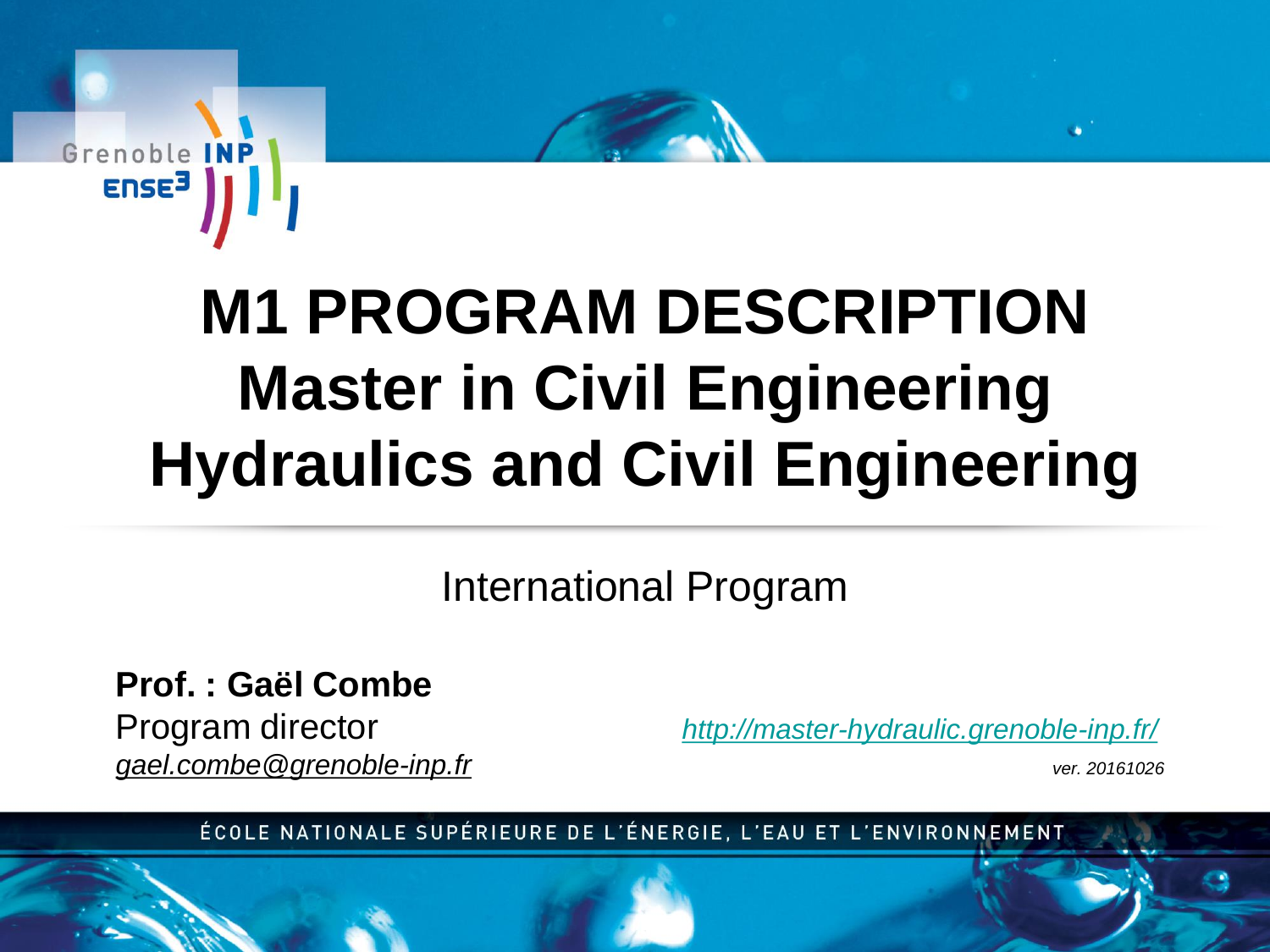

### **M1 PROGRAM DESCRIPTION**



École nationale supérieure de l'énergie, l'eau et l'environnement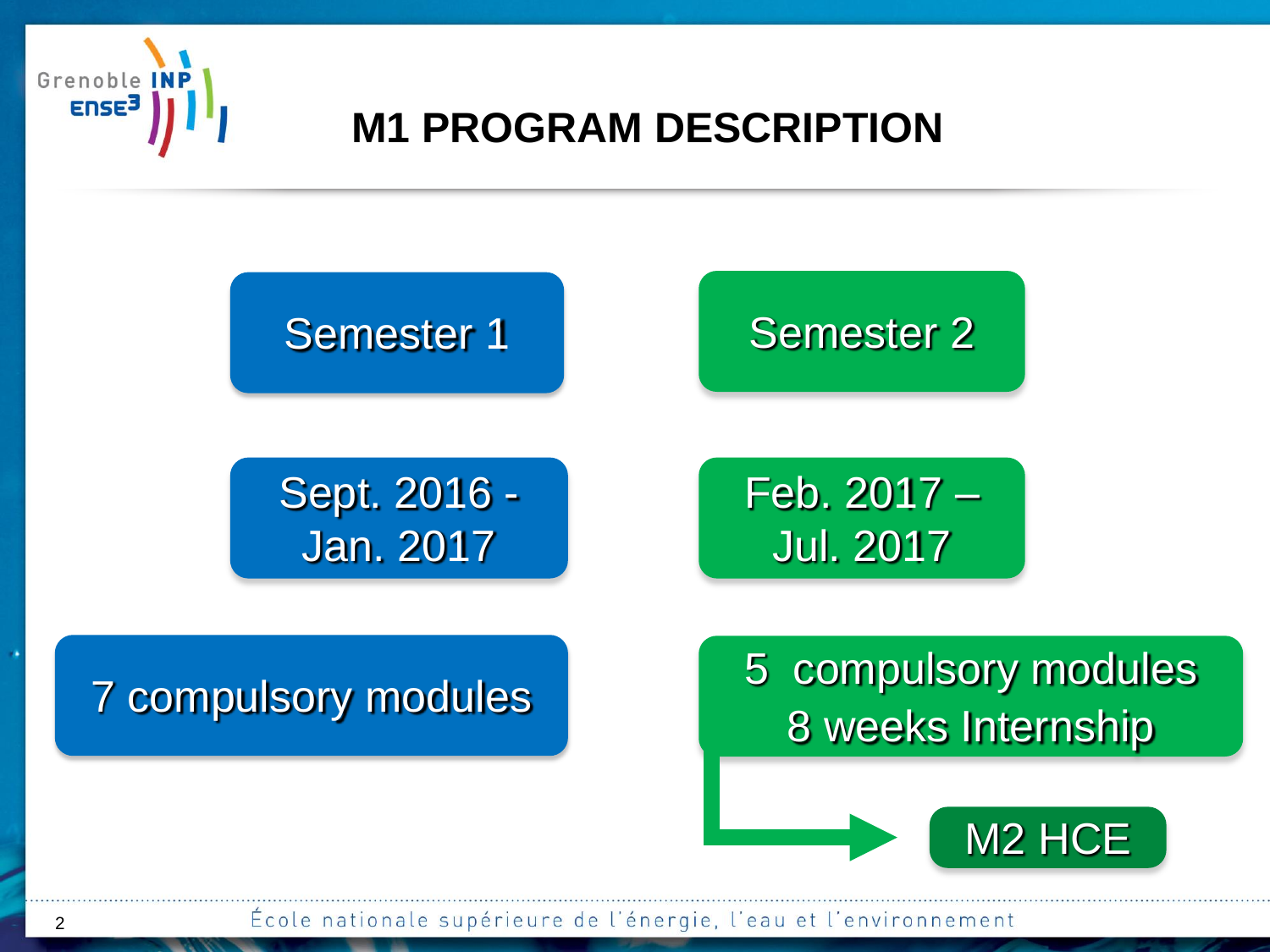

### **SEMESTER 1 30 ECTS, 300 Teaching Hours**

# **7 compulsory modules**

#### **1/ SCIENTIFIC COURSE FOR NEWCOMERS** *1 ETCS, 10h*

#### **2/ APPLIED STRUCTURAL ANALYSIS** *3 ETCS, 32h*

**3/ CONTINUUM MECHANICS AND FINITE ELEMENT MODELING** *6 ETCS, 60h*

#### **4/ FRENCH AS A FOREIGN LANGUAGE**  *2 ETCS, 20h*

**5/ ENGINEERING HYDROLOGY** *6 ETCS, 60h*

**6/ MATERIALS AND STRUCTURES** *6 ETCS, 60h*

**7/ PRESSURIZED FLOW HYDRAULICS** *6 ETCS, 60h*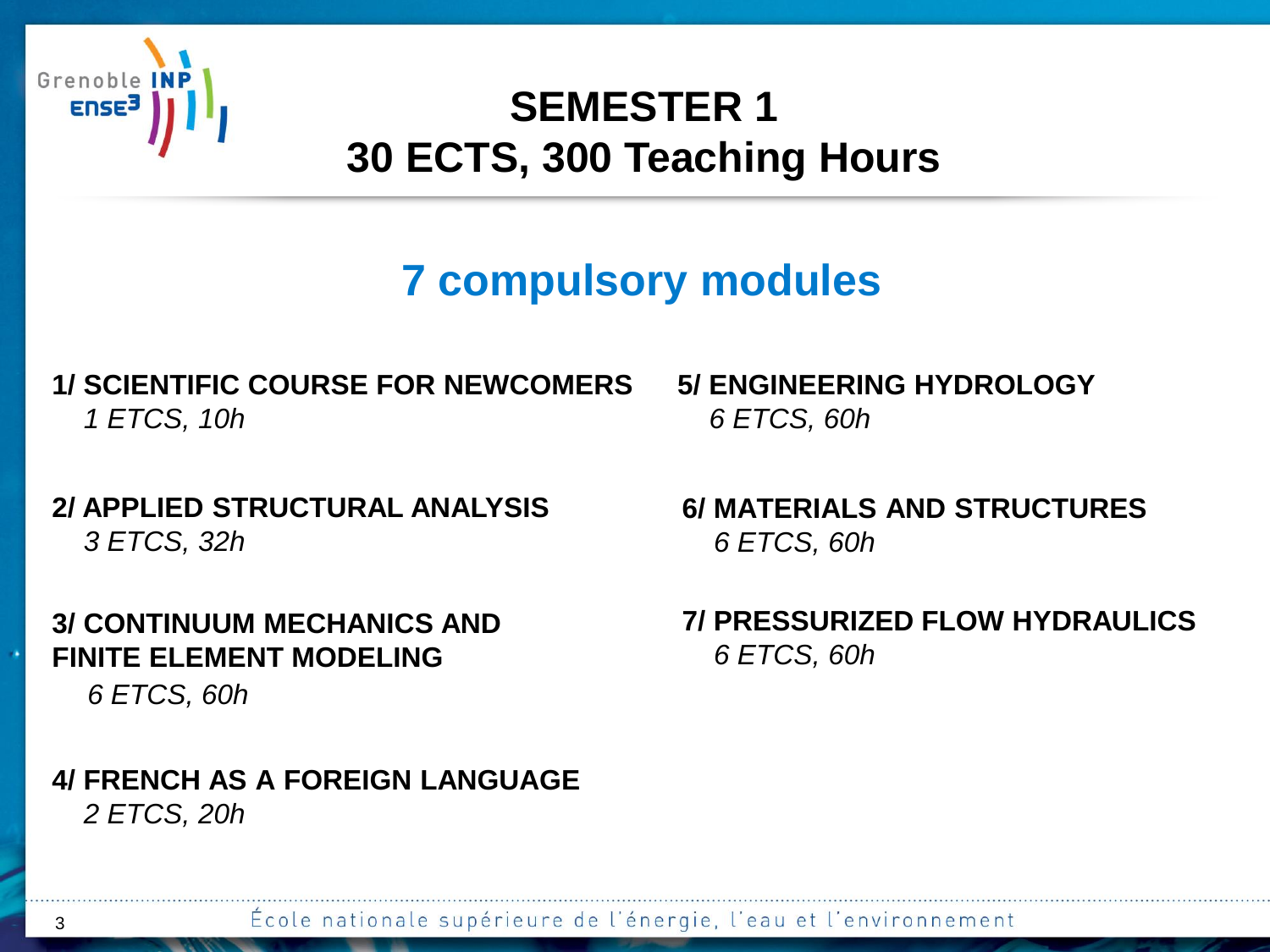

### **1/ SCIENTIFIC COURSE FOR NEWCOMERS**

*1 ETCS, 10h*

Tutorial classes 10h



Dr. Bruno CHAREYRE **Module leader**

Dr. Ludovic MISSEMER

**Module leader**

### **2/ APPLIED STRUCTURAL ANALYSIS**

*3 ETCS, 32h*

Engineering work 32h

#### **Objectives and content**

- to acquire independency in the study of a global structure
- to apply the parallel theory of courses on this structure
- to design parts of the structure in conditions close to an engineer office

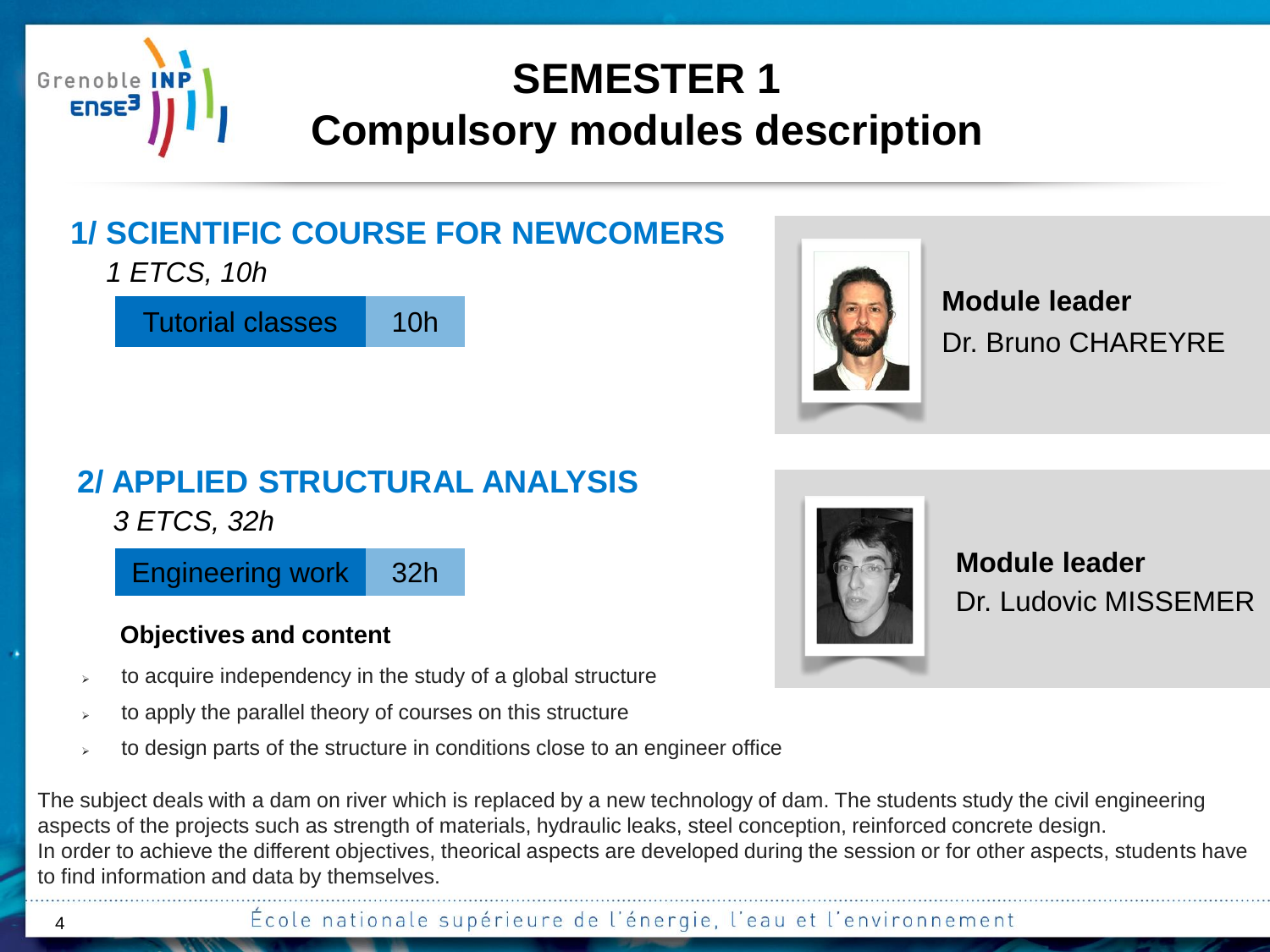

### **3/ CONTINUUM MECHANICS AND FINITE ELEMENT MODELING**

*6 ETCS, 60h*

Prof. Gaël COMBE **Module leader**

| <b>Lecture courses</b>              | 22h |
|-------------------------------------|-----|
| <b>Tutorial classes</b>             | 24h |
| <b>Engineering work</b>             | 10h |
| <b>Practicals</b>                   | 4h  |
| <b>Exams</b>                        | 3h  |
| <b>Optional learning</b><br>support | 20h |

#### **Objectives and content**

#### **First part : Continuum Mechanics (Prof. G.Combe)**

 $\triangleright$  Continuum description of solids and strain-stress description

#### **Second part : Basis of the FEM approach (Prof. B. Loret)**

- Understand the methods of quantification and solving equations of solid mechanics
- Know how to isolate a structure and define its boundary conditions
- $\triangleright$  Know how to implement and configure a simulation, validate and analyze the results

This module prepares for simulating mechanical problems (solid) on which the body geometry which may be complex and the physical properties can be spatially varied.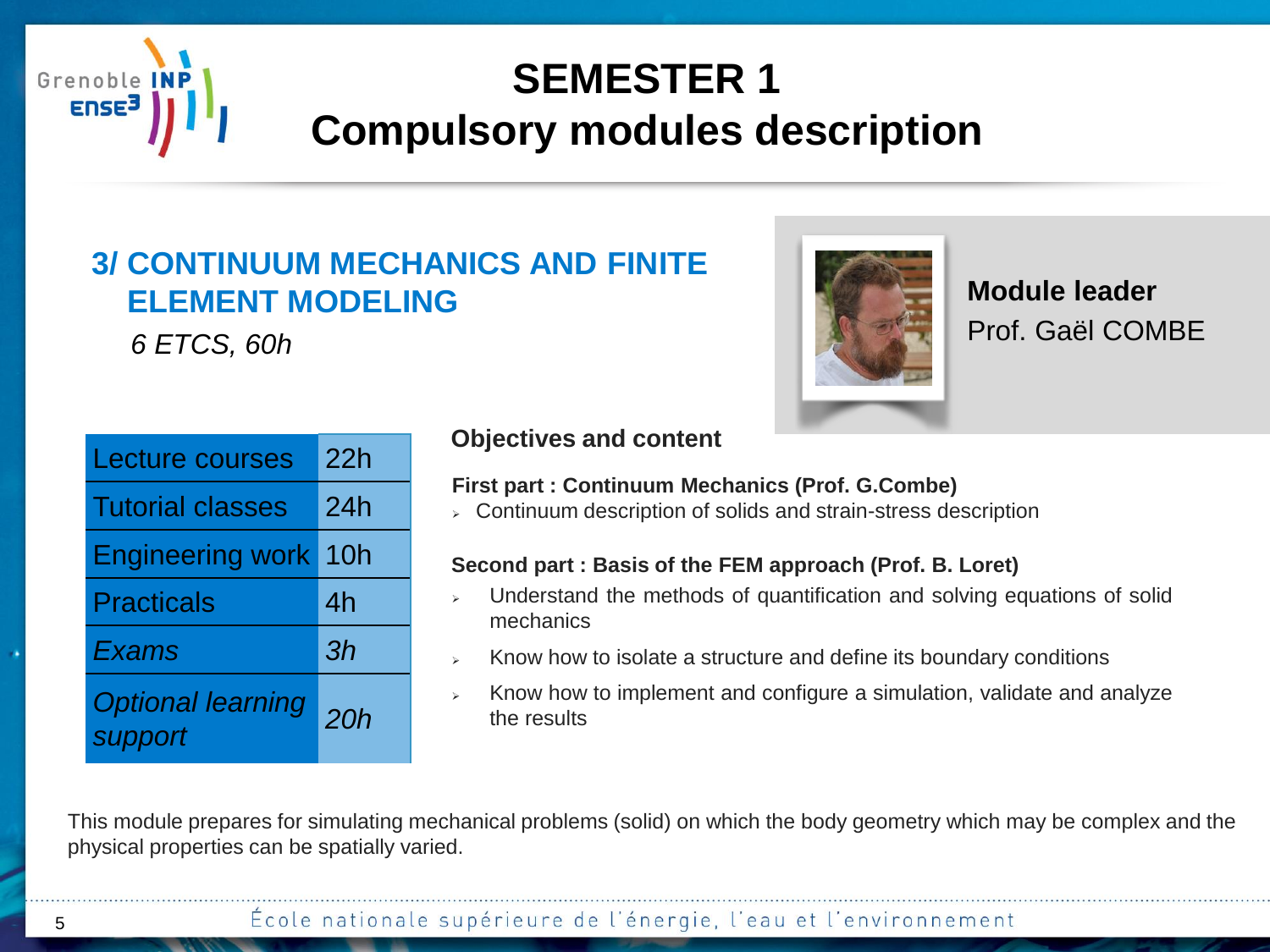

#### **4/ FRENCH AS A FOREIGN LANGUAGE (FLE)** *2 ETCS, 20h*

Lecture courses | 20h

#### **Obectives and content**

During 10 weeks, 2 hours of FLE per weeks Grade level small group

Ing. Antoine LE GRAND **Module leader**

École nationale supérieure de l'énergie, l'eau et l'environnement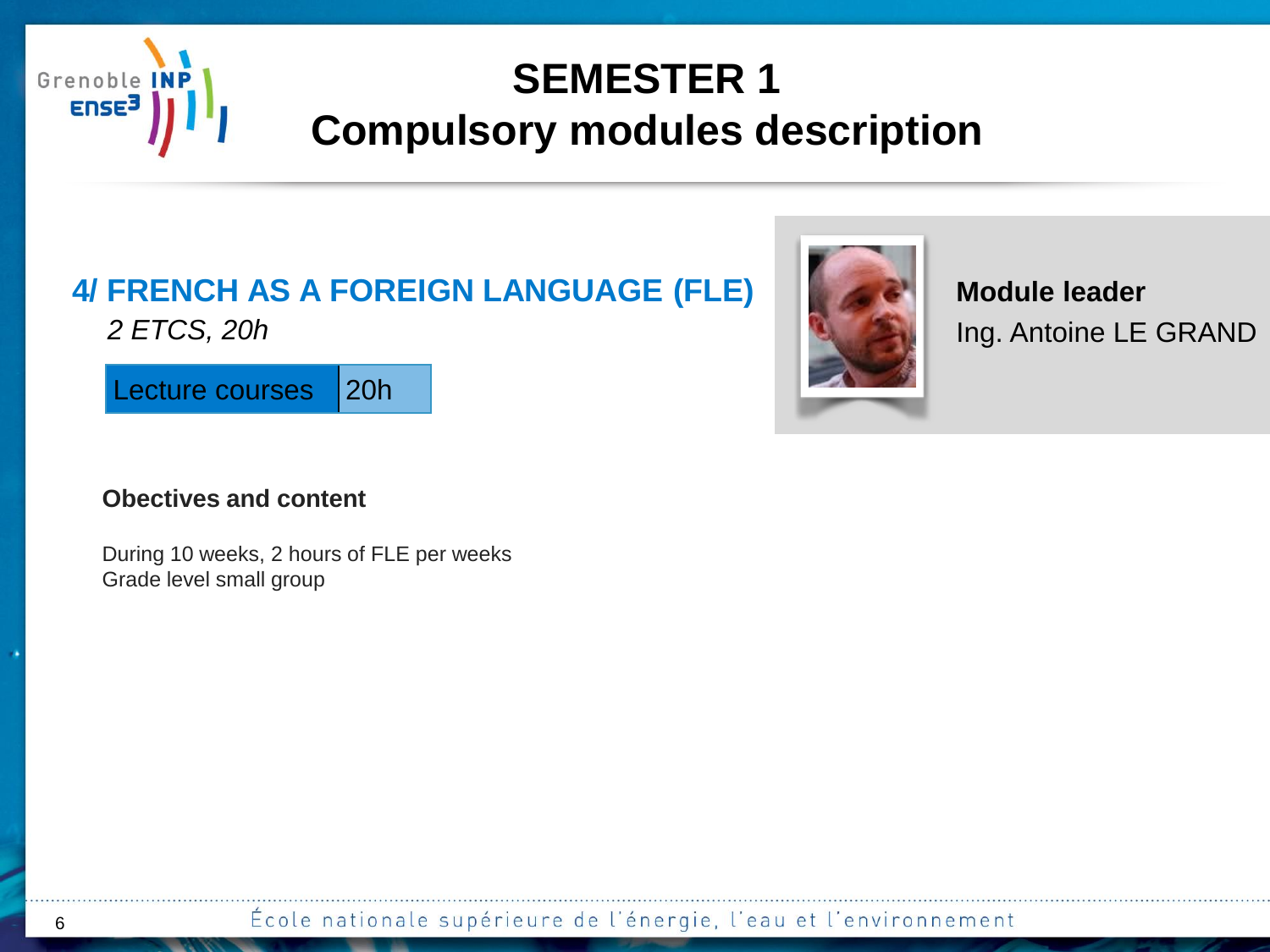

### **5/ ENGINEERING HYDROLOGY**

**6 ETCS, 60h Module leader** 

| <b>Lecture courses</b>              | 28h |  |
|-------------------------------------|-----|--|
| <b>Tutorial classes</b>             | 14h |  |
| Engineering work 18h                |     |  |
| Exams                               | 3h  |  |
| <b>Optional learning</b><br>support | 6h  |  |

#### **Objectives and content**

- $\geq$  To learn the principles of data analysis and data screening in hydrology.
- $>$  To acquire the necessary concepts for the design of hydraulic works aimed either at risk protection against floods or droughts, or at water resources storage and management.

Dr. Isabella ZIN

 $\overline{\phantom{a}}$  To master the necessary steps to reproduce the hydrological behaviour of a natural or urbanized watershed by choosing the most appropriate tools.

**1. Engineering hydrology** : water cycle, hydrological budget and hydrological regimes. Elements of metrology. Runoff generation: loss or production function and Unit Hydrograph or transfer function approach.

**2. Statistical hydrology** : basics of statistics for hydrology, model fitting techniques on a data sample and hypothesis testing. Stochastic relations between variables: simple and multiple linear correlation. Data screening and error detection. **3. Hydrological prediction and hydraulic works design** : return period, design rainfall and design discharge. Main methods for extreme events prediction and for hydrological design at different scales: hydraulic works, natural watersheds, urban and anthropic watershed.

**4. Hydrological modelling** : main types of existing hydrological models and modeling steps.

A global project-based learning assignment will be devoted to synthesize and link the themes provided by this module.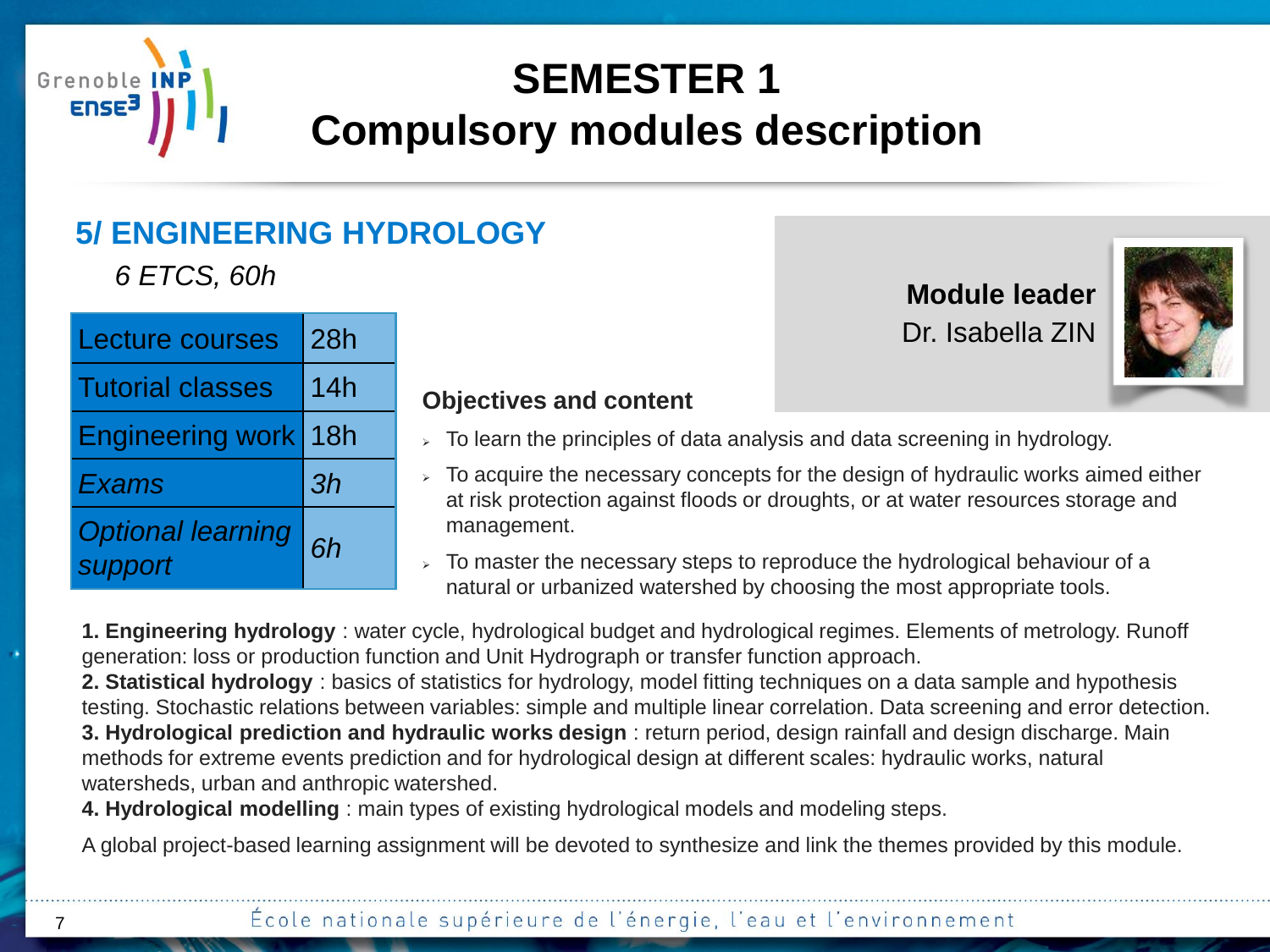

#### **6/ MATERIALS AND STRUCTURES** *6 ETCS, 60h*



Dr. Ludovic MISSEMER **Module leader**

| <b>Lecture courses</b>              | 24h |  |
|-------------------------------------|-----|--|
| <b>Tutorial classes</b>             | 24h |  |
| Engineering work 12h                |     |  |
| Exams                               | 2h  |  |
| <b>Optional learning</b><br>support | 20h |  |

#### **Objectives and content**

- $\overline{P}$  To present the basics of the mechanical behaviour depending on the time with an application to the concrete
- $\geq$  To use practically the notions of elasticity learnt in the first year class
- $\rightarrow$  To be able to design at limit states elements in reinforced concrete under simple sollicitations (beam under bending moment, column in compression, compounded flexion)
- To understand the basis of reinforced concrete
- $>$  To take in hand a finite elements software in order to analyze structures in elasticity (beam, slab, dam)

Civil engineering structures are mainly built in reinforced/prestressed concrete. This module wants to instruct students to the basics of structures design under various sollicitations, leaned on notions of limit states presented in the Eurocode 2 (course 1). The constitutive behaviour to design these elements leaned on the viscoelasticity lesson (course 2). This course enables to characterize and to formalize the behaviours of aging and non aging material by using simple models (spring, absorbe, pad). The whole notions is applied through an experimental practice on elasticity, a modelisation structure project and a project on the long term behaviour of concrete and its rheological modelisation.

#### École nationale supérieure de l'énergie, l'eau et l'environnement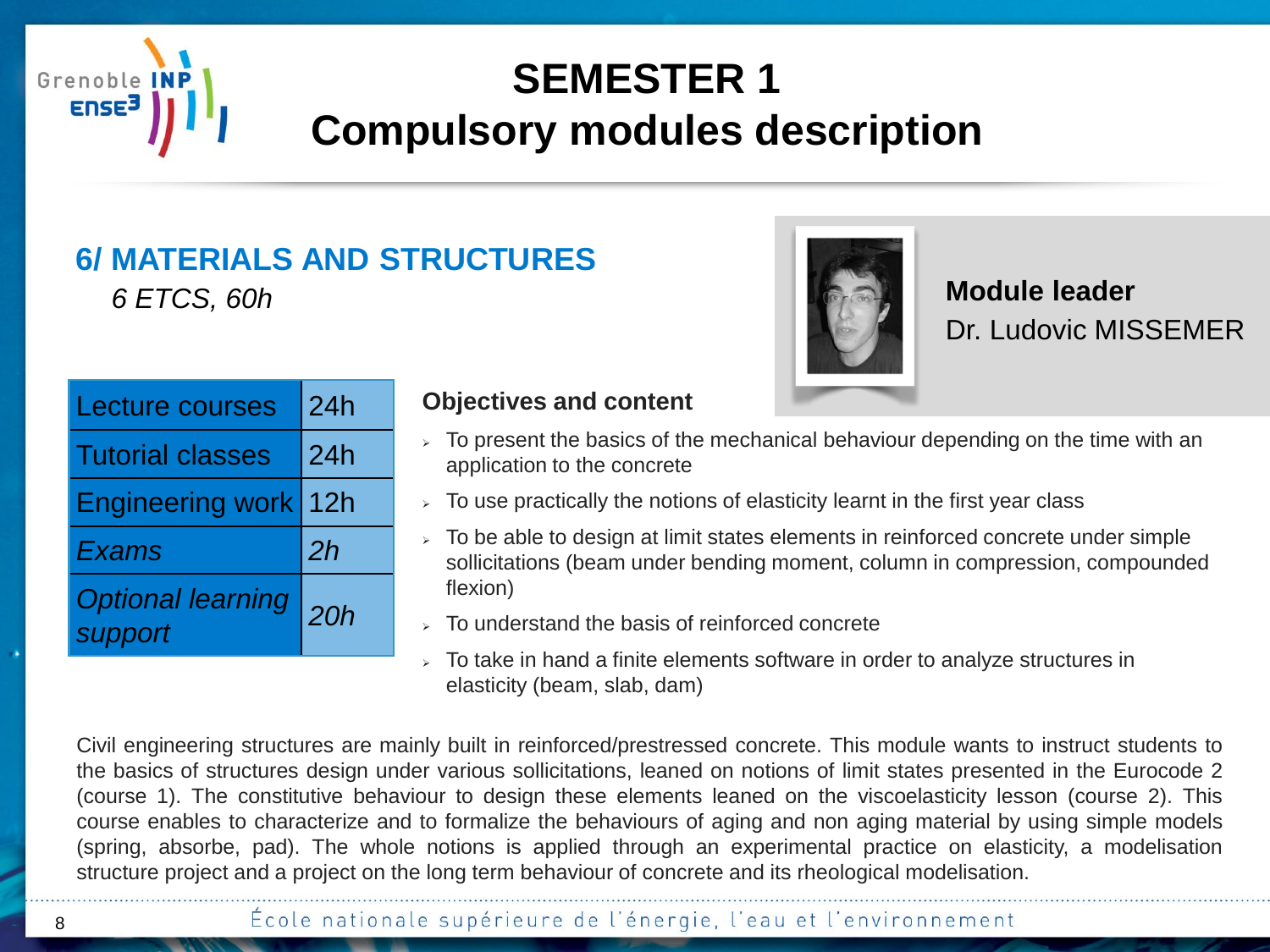

### **7/ PRESSURIZED FLOW HYDRAULICS**

*6 ETCS, 60 h*



**Module leader** Prof. Regiane FORTES PATELLA

| <b>Lecture courses</b>              | <b>26h</b> |  |
|-------------------------------------|------------|--|
| Engineering work 12h                |            |  |
| <b>Practicals</b>                   | 16h        |  |
| Exams                               | 3h         |  |
| <b>Optional learning</b><br>support | 10h        |  |

#### **Objectives and content**

- $\rightarrow$  Application of integral relations (conservation of mass, momentum, and moment of momentum, generalised Bernoulli) to real applications
- $\triangleright$  Basic knowledge of calculations for pipe networks
- $>$  Basic knowledge of hydraulic machines: operation and inner workings
- $\rightarrow$  Analysis of transient conduit flow: pressure fluctuations and water hammer

In the first part, the course presents practical approaches of the fluid mechanics conservation equations. It introduces some methods to treat pipes networks problems and trains students to solve industrial problems related to hydraulic machineries. The second part of the course presents the theory of the transient hydraulic regimes. It sensitizes students to the problems of hydraulic instabilities and related issues.